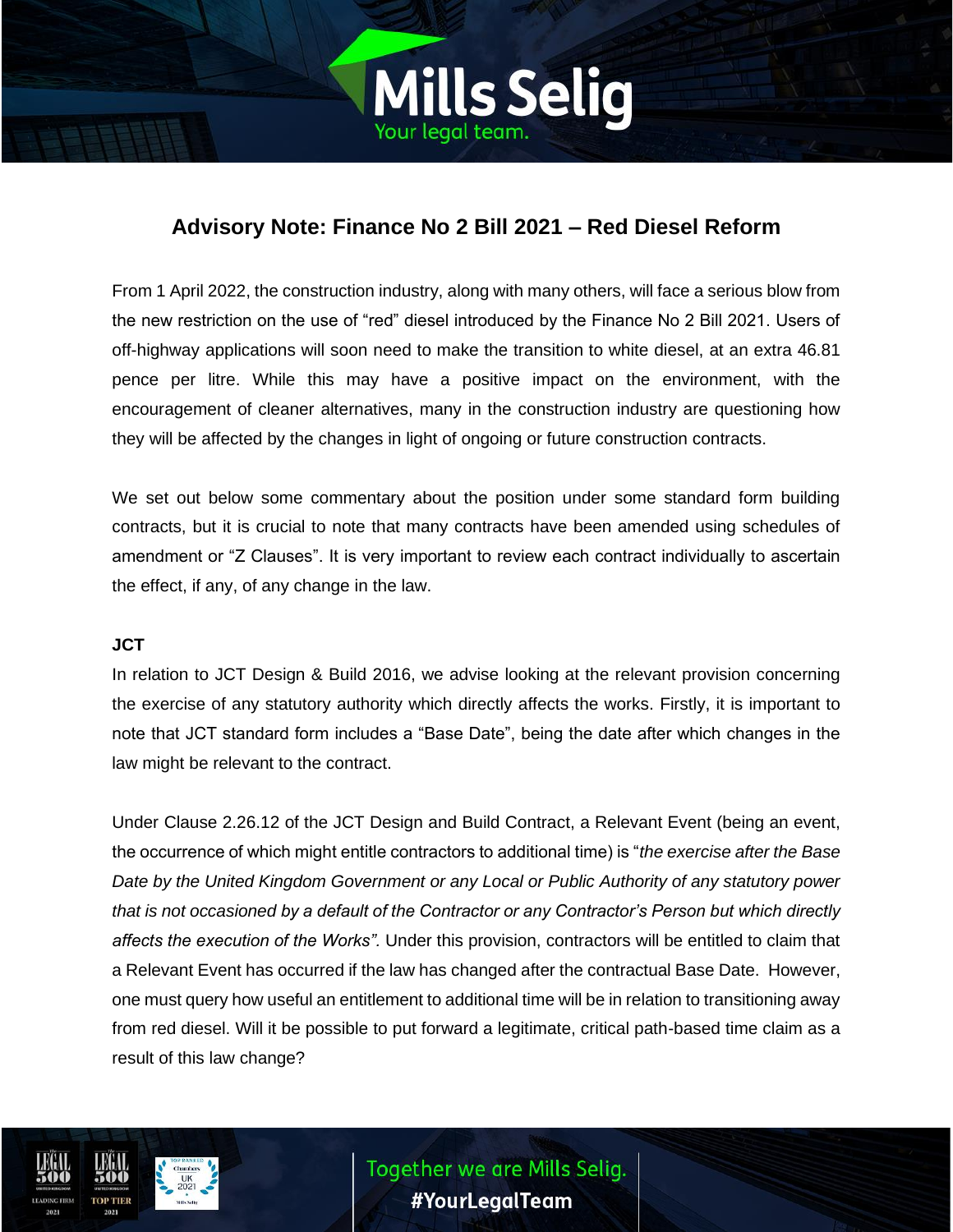

Changes in the law under JCT give entitlement to time, but not money. Entitlement to money must fall under a Relevant Matter as per Clause 4.21, which can include Changes under Clause 5.1. However, the wording of the contract does not provide for a change in the law amounting to a Relevant Matter or a Change. This will inevitably be frustrating for contractors as, given the increased costs of using white diesel, money is perhaps more pivotal in relation to the change in law on red diesel.

#### **NEC**

In the context of NEC contracts, X2 is an optional additional clause which parties may have selected and, if included within a contract, provides, in broad terms, that any change in law after the Contract Date is a Compensation Event. Without the selection of X2, the Contractor accepts the risk of any changes in the law and therefore will not be able to recover any costs or time.

Option X2 provides that "*a change in the law in the country in which the Site is located is a Compensation Event if it occurs after the Contract Date. The Project Manager may notify the Contractor of a Compensation Event for a change in the law and instruct him to submit quotations. If the effect of a Compensation Event which is a change in the law is to reduce the total Defined Cost, the Prices are reduced*".

It is important to note here that the change must be in the law where the site is located. Sites affected by the Bill must therefore be in the UK/NI. Furthermore, the change in the law must occur after the contract date to trigger a Compensation Event. Despite X2 indicating that the Project Manager may notify the Contractor of the change of law, the contractor could, indeed should, also notify the Project Manager as per Clause 61.3, otherwise contractual entitlement to time and for money will be lost.

Disputes may ensue regarding when the change in the law occurred. The specific provision on the restriction on red diesel will come into force on 1 April 2022, however there may be scope to argue that the law changed when the Finance Bill 2021 becomes law. See below.



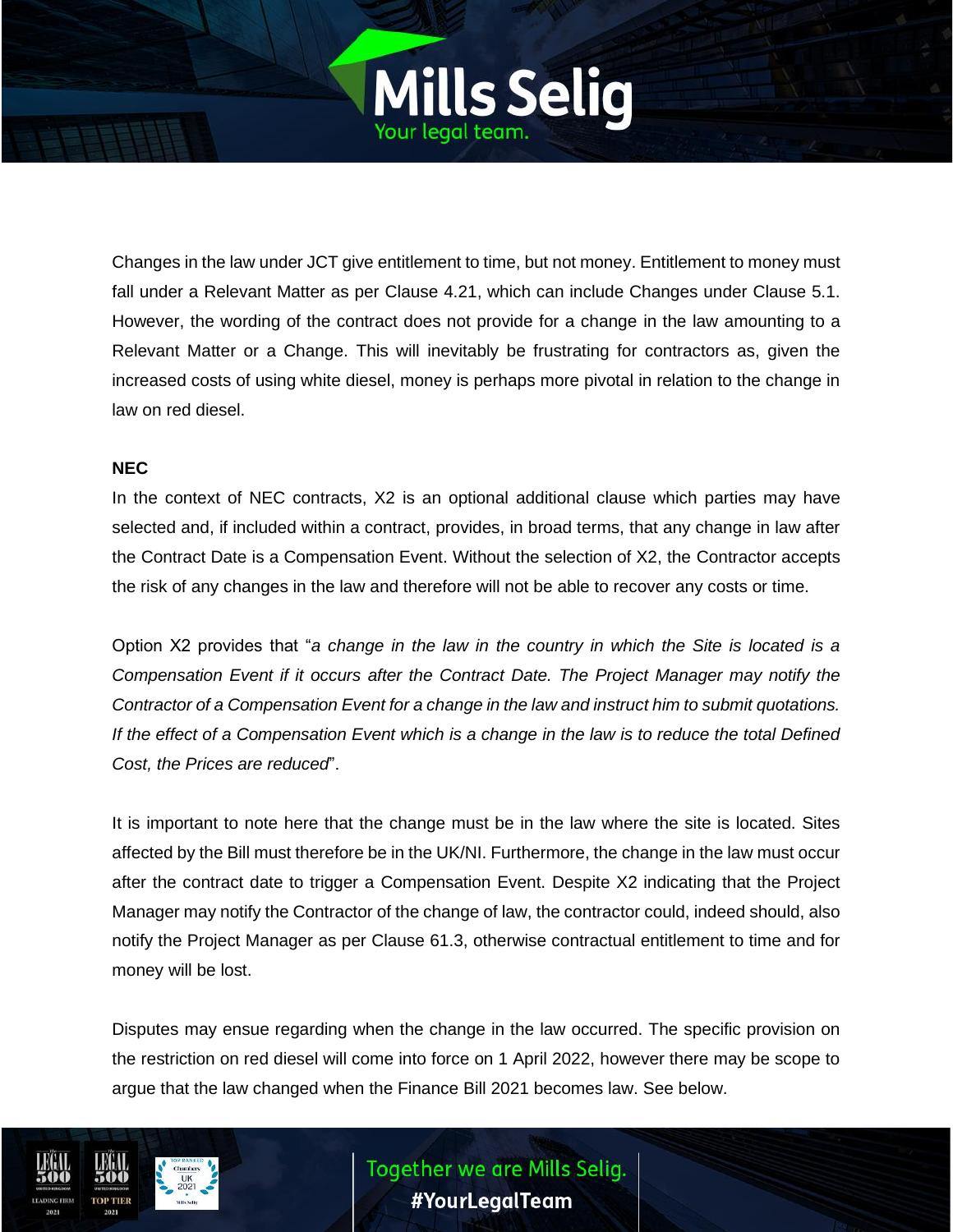

We urge parties to remember that X2 is often amended to exclude any changes in the law that the parties should have been aware of prior to the Contract Date even if the change happens at a later date. This could have detrimental consequences for the potential recovery of monies or time.

Interestingly we are seeing Employers being reluctant to include X2 because of the experience they have had in recent years following significant changes in the legal landscape e.g. Brexit, Covid-19 and now, red diesel.

## **The Finance No 2 Bill 2021**

Bills must be agreed by both Houses of Parliament and receive Royal Assent from the Queen before it can become law and an Act of Parliament.

The Finance No 2 Bill 2021 is still some bit away from achieving Royal Assent. It is currently, at the time of this note, at the committee stage in the House of Commons.

Therefore, the change in the law will happen when it comes into force. It is important to note the Contract Date, as per X2, a Compensation Event must occur after the Contract Date. Contract Dates after 1 April 2022 will not avail of a Compensation Event under X2, only those dated beforehand will. Similarly, under JCT, the change in the law must come into force after the Base Date.

What does this mean for entering contracts now given that the change is due in April? We would advise that NEC X2 and JCT Clause 2.26.12 cover changes in the law, including that in April, but parties can also provide more clarity by introducing bespoke amendments to deal with the red diesel change specifically. However, contracts being drafted now should be wary of including specific reliance on future legislation changes and dates, as we have seen delay time and time again within Parliament, especially given the current pandemic situation.



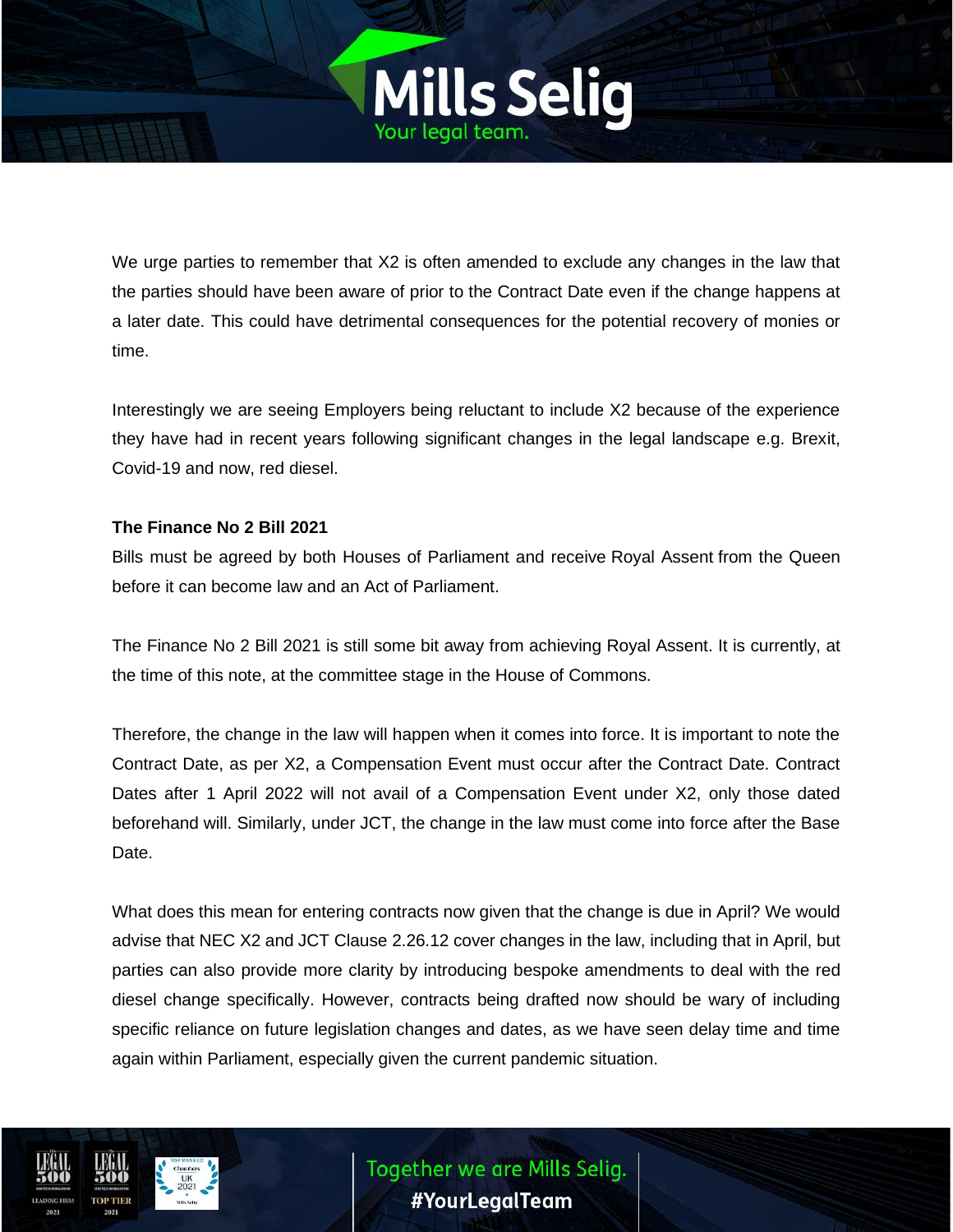If entering contracts now, with knowledge of the change in law in April, will contractors still be entitled to a claim? Theoretically, yes, however that is why we advise specific and bespoke inclusion for such an event. Employers entering contracts at this stage may choose to omit X2 given its scope come April and this will have a detrimental effect on any claim a contractor may wish to bring upon the red diesel ban.

Mills Selig

### **Going forward**

We advise that when entering new NEC contracts prior to the Finance Bill being passed, it is wise to agree, where possible, a bespoke Compensation Event which deals specifically with the red diesel issue. Both parties are aware of the issue so they should discuss it and agree with one another what impact it will have contractually. This will allow clarity and certainty around the matter. Further detail can be included that the Contractor/Sub-Contractor can recover additional costs resulting from the use of red diesel. Similarly, under the JCT umbrella, we advise to consider including new Relevant Events which can be used to specifically provide time relief for having transitioned to white diesel.

Regarding existing contracts containing X2, we envisage it being hotly debated as to when the event should have been notified, both as an Early Warning and a Compensation Event. We advise that the "safest" approach is to issue Early Warning and Compensation Event Notices now on the premise of what is expected to happen. This notice can include that the change applies from 1 April 2022, and if this date is changed, it can be updated by issue of an updated Compensation Event notice.

Moreover, under JCT, given that an extension for time claim is the only relief available to contractors, it must be noted that despite time being granted, eventually the new legal provisions will catch up, and so, putting measures in place in advance would be wise to avoid any issues. Employers under JCT will benefit from no contractor entitlement to money in light of the change of the law, however, employers must bear in mind the financial implications this may have for some contractors, especially given the current climate. Whilst red diesel restriction alone may not be enough to put a contractor's lights out, couple this with Brexit, Covid-19, material costs and

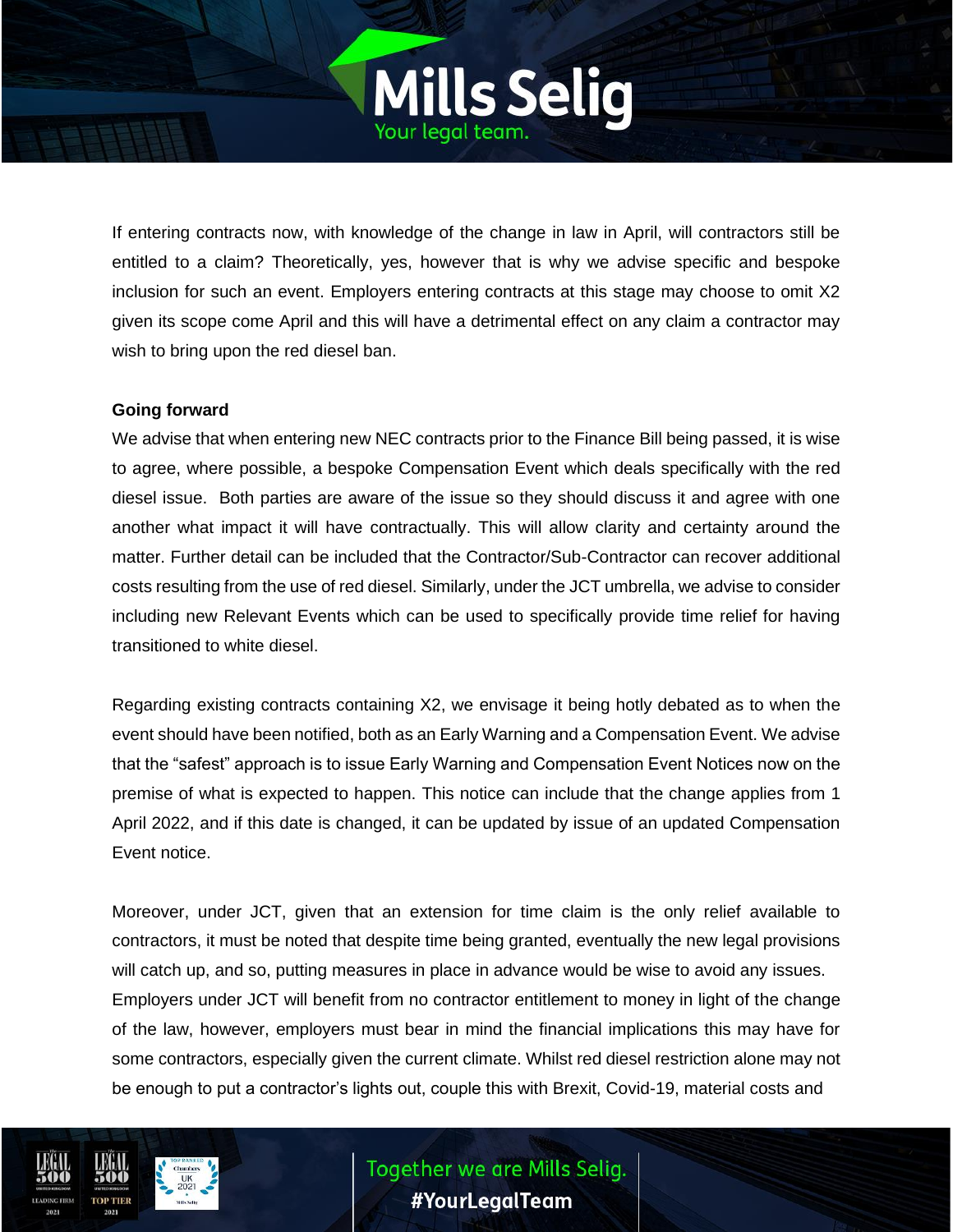

Mills Selig

It is clear that all parties must be aware that Relevant Event and Compensation Event claims based on the provisions discussed above are likely to become more common as a result of legislative change.

**Meet Mills Selig Construction Experts. Your Legal Team:**



**Adrian Kerr Partner Head of Construction**

[Adrian.Kerr@MillsSelig.com](mailto:Adrian.Kerr@MillsSelig.com)



**Conor Mulligan Solicitor Construction**

[Conor.Mulligan@MillsSelig.com](mailto:Conor.Mulligan@MillsSelig.com)